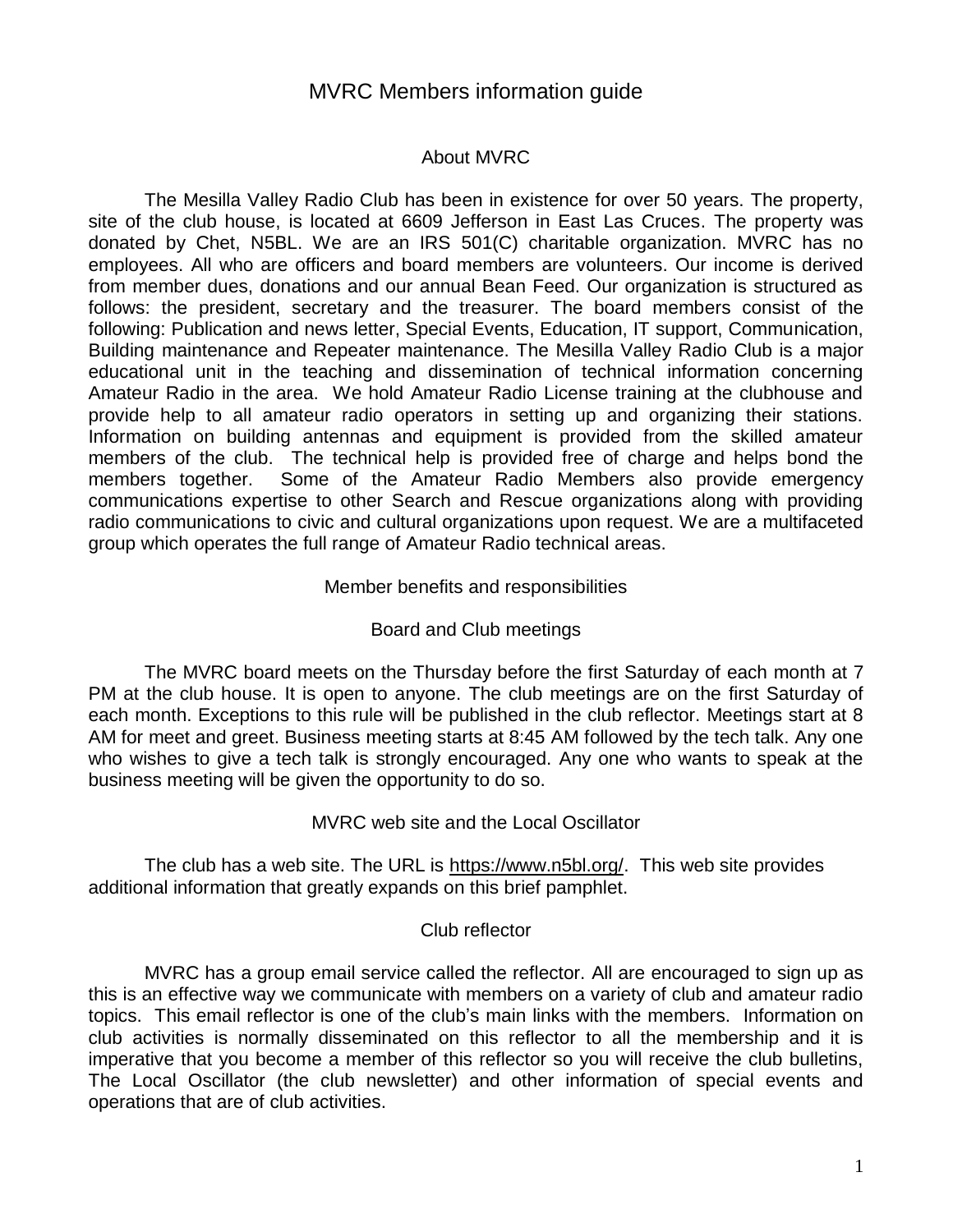#### Member dues

Dues are payable in January and are delinquent in April. The club asks that all members please tend to this as soon as possible. The membership dues are used to keep the clubhouse running and to pay for the many necessities that are required in maintaining the clubhouse.

## Club Radio Room

The Club Radio room is for use by members and guests. There are two HF Radio positions using identical Kenwood TS-570 radios. Position 1 is primarily setup for HF Phone SSB operations and also can be used for contests with a boom mike and foot switch for push to talk operations. A hand mike is available for more normal operations. Position 2 is the primarily setup for digital operations using a SIGNAL LINK USB computer interface and the computer above this position has the necessary programs WSJT-X, FLDIGI, and DIGIPAN to operate most of the more popular digital modes of the day. Other digital operating programs can be downloaded into the computer and configured for use as needed. Position 2 can also be used for Phone and CW operations as required. For CW operation on these radios you will need to bring your own CW Key as one is not one provided in the present configuration. Both computers at the HF 1 and 2 positions have a N3FJP ACLOG program to provide a method for computer logging Amateur Radio contacts that need to be saved for our club station. There are also logging programs on these computers for special contests like the NEWMEXICO QSO PARTY and the ARRL FIELD DAY events. Other special logging programs can be added as necessary.

There is an antenna patch panel on the west wall of the ham shack so you can connect jumper cables to connect any of the HF and VHF radios to a desired antenna. The antennas available for use are an HF beam antenna covering the 20M, 15M, and 10M bands and the control box for the rotator is located on HF radio position 1. There is also an 80M, 40M, 20M, 15M and 10M inverted Vee antenna installed on the tower and can be used on either HF radio. There are a couple of 2M antennas mounted on the tower for use on the two 2M VHF 70cm UHF radios on the south side of the operating desk.

There is also an Ethernet connection to the router for the existing BROADBAND HAM NET system in the southwest corner of the radio room.

It is the responsibility of the person operating the club station to disconnect the antennas and stow the beam antenna facing EAST or WEST when they finish operating. All radio and power supplies must be turned off to prevent them from being destroyed by a lightning strike to the clubhouse. A quick pickup of all trash that appeared during your operation is just common courtesy for keeping the Radio Room neat and ready for the next operator. It always helps to double check things before you leave the station.

# Club house keys

All club members who desire a key to the club house will be given one. Members will be asked to sign the key roster so the building manager can keep track of keys in circulation.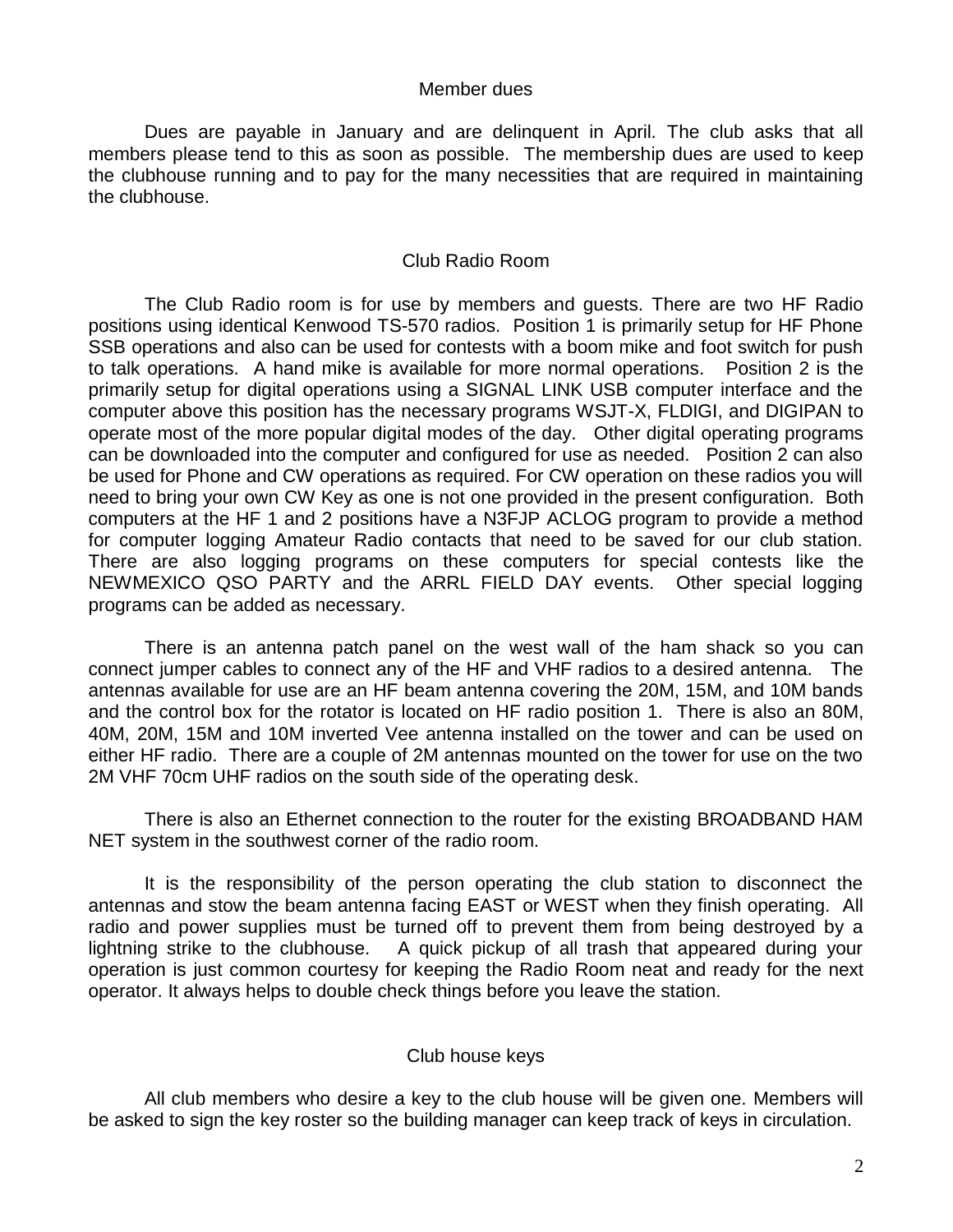#### Club repeaters

The club has 4 FM repeaters for use by any licensed radio amateur. All of our repeaters do transmit the CTCSS tone and can be used in the TSCH MODE to reduce the interference from outside noise sources. They are as follows: 6 meter, two meters and 70 CM.

53.750 Megahertz, 141.3 hertz PL, -1.0MHz shift, Located on twin peaks 146.64 Megahertz, 100 hertz PL, - 600KCs shift, Located on twin peaks 146.76 Megahertz, 100 hertz PL, -600KCs, Located on Caballo Peak 448.2 Megahertz, 100 hertz PL, -5.0MHz shift, Located on twin peaks

### Club nets

Two weekly FM nets are held. Monday 6 meter net on 53.750, 141.3 Hz PL at 6:45 PM and the two meter net on Wednesday,146.64, 100 Hz PL at 6:45 PM.

# Builders group

Builders group meets every Tuesday at 7 PM at the club house. Bring your projects and questions and meet new hams and make new friends.

# Club scholarship program

MVRC has a scholarship program with the local university. It is open to all students of the U who are licensed radio amateurs.

#### VE Exams

Several club members are volunteer examiners who administer the FCC tests to enable one to enter or advance in amateur radio. Test information days will be announced on the reflector.

Club events throughout year

Bataan

Bataan Death March race at White Sands. A big event for MVRC for years usually in March. The club provides communication for the event.

### Bean Feed

This event is held on the first Saturday in May in place of a club meeting. Food is served; the club shed will be open for sales of our donated items acquired throughout the year. Any one who wants to tail gate and sell ham related equipment is welcome to do so. Bean Feed is club's ham radio equipment sales and food sales (chili and beans).